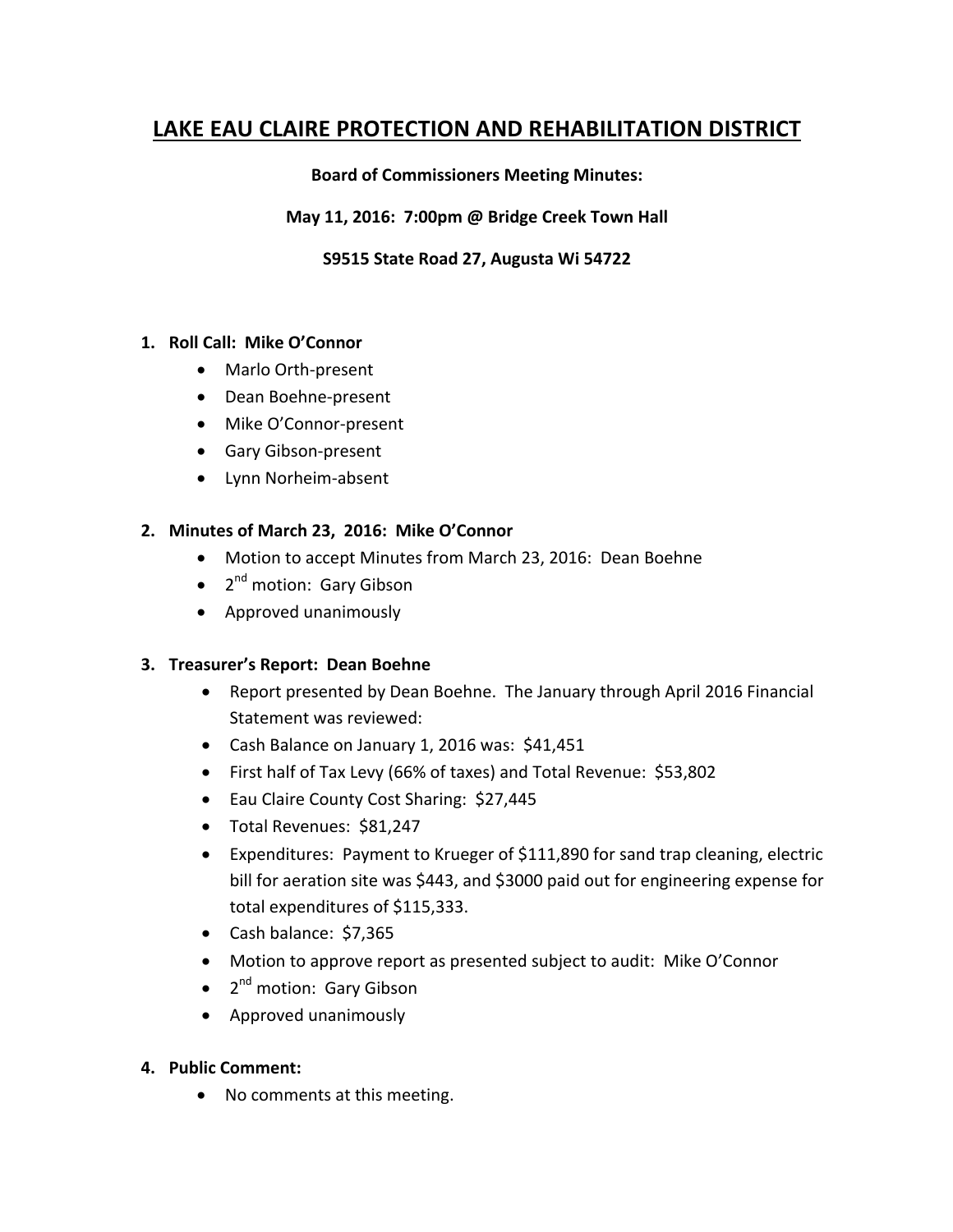### **5. Bills: Dean Boehne**

- Final bill from Krueger for sand trap cleaning: \$74,272
- Currently waiting on County Cost Sharing payment now that paid invoices have been submitted to Eau Claire County.
- Motion to pay Krueger bill as funds become available: Gary Gibson
- $\bullet$  2<sup>nd</sup>: Mike O'Connor
- Approved unanimously

# **6. Warning Siren Project: Marlo Orth**

- Lauren Lea will raise funds for acquisition of siren
- Ludington has agreed to take ownership of the siren.
- Eau Claire County will test the siren once per week every Monday.
- The District will provide the site at the Aeration site and cover the electricity to operate the siren.
- Motion to use District property (aeration site) to erect a warning siren and cover costs of electricity: Gary Gibson
- $2^{nd}$ : Dean Boehne
- Approved unanimously

# **7.** Aeration start up report: Marlo Orth

- All 15 aeration pods were raised, cleaned and reset with 2 days without problems. This project was supervised by the manufacturer of the aeration system, John Hinde of Air Diffusion Systems (ADS).
- Aeration system is projected to be turned on at the end of May or beginning of June based on monitoring the lake temperature as the indicator to begin aeration.
- Tom Hartel has and will continue to provide effective management of the aeration system as the District's on site expert. ADS strongly recommends and supports Tom Hartel as the District's expert.

# **8. Board Walk-ballast issue: Marlo Orth**

- Donations have been submitted to the Lake Association to assist with the repair of the boardwalk.
- The boardwalk was weighted down to avoid further dislodging of the supports. High water caused the support posts to raise approximately 12 inches.
- The boardwalk posts were weighted down with 3ea. 55lb blocks.